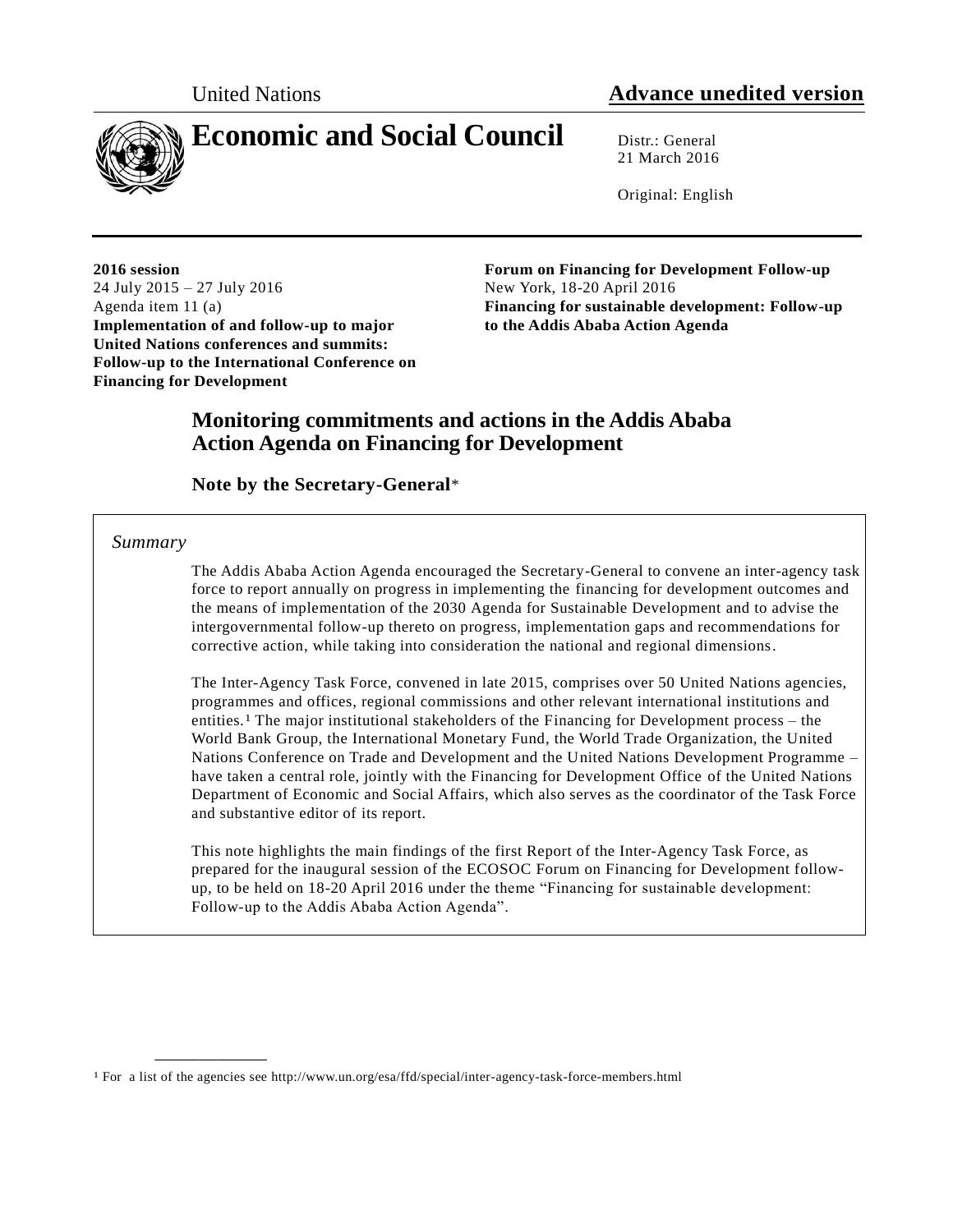# **I. Introduction**

1. In July 2015, world leaders came together in Addis Ababa, Ethiopia, to adopt the Addis Ababa Action Agenda (the Addis Agenda) at the Third International Conference on Financing for Development.<sup>2</sup> The Addis Agenda created a holistic and coherent framework for financing sustainable development. More than just a framework, the Addis Agenda embodies several hundred concrete actions that Member States of the United Nations pledged to undertake individually and collectively. As subsequently emphasized in the 2030 Agenda for Sustainable Development, adopted by the General Assembly in September 2015, full implementation of the Addis Agenda is critical for the realization of the sustainable development goals ( $SDGs$ ) and targets.<sup>3</sup>

2. Member States committed to staying engaged in the Addis Agenda through a dedicated and strengthened follow-up process to assess progress, identify obstacles and challenges to implementation, promote the sharing of lessons learned, address new and emerging topics of relevance, and provide policy recommenda tions for action by the international community (paras 131-132). In this context, the Addis Agenda established an annual ECOSOC Forum on FfD follow-up to review implementation of financing for development (FfD) outcomes and the means of implementation (MoI) of the 2030 Agenda.

3. Credible and timely monitoring and analysis will be required to inform this process. The Inter-Agency Task Force, convened by the Secretary-General, will seek to make a substantive contribution to these monitoring and analytical functions. According to its mandate, the Task Force will (i) report annually on progress in implementing the FfD outcomes and the MoI of the 2030 Agenda for Sustainable Development, and (ii) advise the intergovernmental follow-up processes on implementation gaps and recommendations for corrective action (para 133). The Task Force's primary official audiences will be the ECOSOC Forum on FfD Follow-up and the High-Level Political Forum on Sustainable Development (HLPF).<sup>4</sup> The Task Force appreciates that there is also great interest in its work by Governments, international institutions and other stakeholders. It will strive to be technically precise and thoughtful, and to cover the full range of FfD issues, while also being accessible to a broad range of readers.

4. The Task Force will base its analysis on the premise that, given the nature of the issues being discussed, there is often not one simple policy solution. Rather, the complex nature of the issues implies that there are multiple policy options. Indeed, all economic policies have trade-offs. The Task Force sees its role as mapping out policy options and analysing their underlying assumptions and economic, social and environmental implications, while leaving the final policy choice to the national and interna tional political processes.

5. As requested by the Addis Agenda, the Task Force aims to build on the positive experience of interagency cooperation that the Secretary-General initiated when he invited the relevant international institutions to leverage their specialized expertise to monitor the eighth Millennium Development Goal (MDG 8).<sup>5</sup> The MDG Gap Task Force drafted analytical reports that incorporated the official indicators, while also monitoring complementary data and information to address emerging concerns. It regularly gave updates on international cooperation commitments and recommended policy measures that could be considered by the international community to further the global partnership. It is a model that the present Task Force will seek to emulate.

6. The Task Force further appreciates that a different international exercise will monitor progress on achieving the SDGs per se. That effort will focus on a global indicator framework agreed by the Statistical

**\_\_\_\_\_\_\_\_\_\_\_\_\_\_\_\_\_\_**

<sup>2</sup> Endorsed by the General Assembly in resolution 69/313.

<sup>3</sup> General Assembly resolution 70/1, para. 40.

<sup>4</sup> The 2012 United Nations Conference on Sustainable Development created the HLPF (General Assembly resolution 66/288, paras. 84-86); it was given responsibility to be the central mechanism for follow-up and review of progress toward the SDGs at global level in the 2030 Sustainable Development Agenda (resolution 70/1, paras 82-90).

<sup>5</sup> See [http://www.un.org/en/development/desa/policy/mdg\\_gap/](http://www.un.org/en/development/desa/policy/mdg_gap/) for the 2015 report and links to the earlier reports.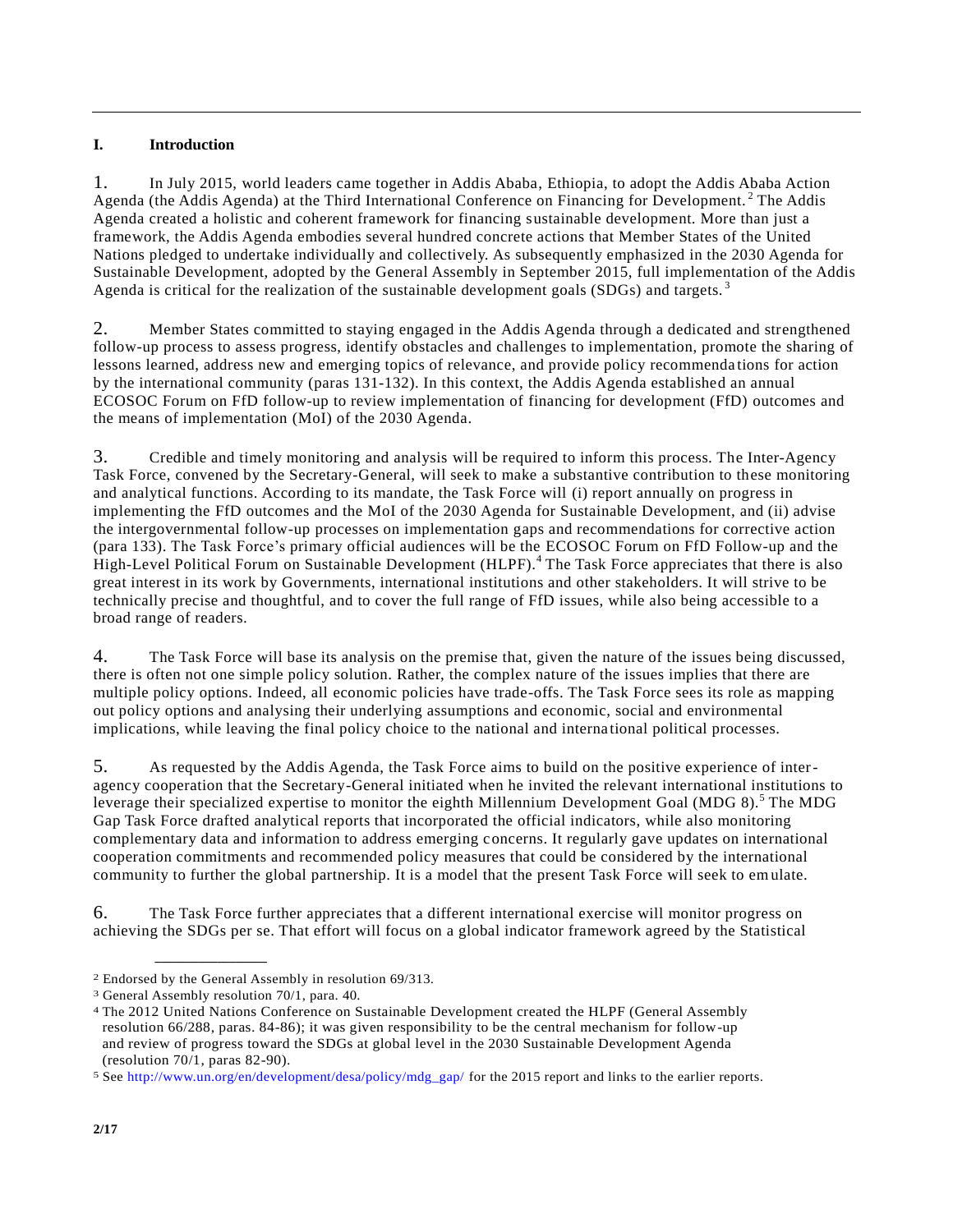Commission for measuring the targets specified under each SDG, including those pertaining to the MoIs. These indicators, particularly those for the MoI targets, will be important inputs to the Task Force's work. The Addis Agenda also includes numerous additional commitments and action items tha t are not contained in the SDG targets. In addition, the Task Force has found that many items are difficult to fully capture with just one indicator. The Task Force Report will thus complement the statistical report on the SDG indicators by providing: (i) a review of the additional commitments and action items in the Addis Agenda and other FfD outcomes; (ii) an assessment of progress in implementing agenda items that may not be easily captured by quantitative indicators, such as qualitative measurements in areas where data is lacking; and (iii) an analytical discussion of the issues to give a fuller picture of implementation, assess the impact of financing flows and policies on achieving goals, and promote knowledge sharing and mutual learning. Monitoring of commitments made on the side-lines of the Addis Conference will be included as an annex in this year's Report, and published as a separate appendix in future years.

7. The first report of the Task Force, completed in the early months of 2016, does not seek to assess progress in implementation of the Addis Agenda or the MoIs of the 2030 Sustainable Development Agenda, which were agreed to less than six months prior to the drafting of the report. Indeed, much of the data for 2015, which is the base year against which to measure progress in implementation, had not yet been published when this year's report was being prepared. Instead, the focus of this year's report is on *how* the Task Force proposes to monitor implementation of commitments in future years, although the report also seeks to situate the discussion in the context of relevant recent developments.

# **II. The evolving global situation**

8. There have been several important developments since Member States came together in Addis Ababa in July, including the successful adoption of the 2030 Agenda for Sustainable Development and the adoption of the Paris Agreement under the UN Framework Convention on Climate Change. There has also been progress in other action areas of the Addis Agenda. For example, IMF quota and governance reforms, which had been agreed to in 2010, became effective in January of 2016. In response to the call in the Addis Agenda, the new Global Infrastructure Forum, led by the multilateral development banks, will be launched in Washington, DC on 16 April 2016 during the IMF/World Bank Group Spring Meetings.

9. Nonetheless, these global efforts are taking place in an increasingly difficult environment. Growing global risks threaten to make implementation of the agenda even more challenging than just six months ago. As the finance ministers and central bank governors of the Group of 20 observed in their communiqué at their 27 February 2016 meeting, "The global recovery continues, but it remains uneven and falls short of our ambition for strong, sustainable and balanced growth. Downside risks and vulnerabilities have risen against the backdrop of volatile capital flows, a large drop of commodity prices, escalated geopolitical tensions, the shock of a potential UK exit from the European Union and a large and increasing number of refugees in some regions. Additionally, there are growing concerns about the risk of further downward revision in global economic prospects." Indeed, as indicated in the United Nations *[World Economic Situation and Prospects 2016,](http://www.un.org/en/development/desa/policy/wesp/index.shtml)* over \$700 billion of capital left developing and transition countries in 2015, greatly exceeding the magnitude of net outflows during the "Great Recession". At the same time, non-financial corporations in emerging market countries accumulated significant levels of debt, which increased from less than 60 per cent of gross domestic product (GDP) in 2006 to more than 100 per cent at mid-2015, making these countries particularly vulnerable to sudden stops and reversals of capital flows.

10. Geopolitical risks have also risen. The world is facing the largest crisis of forced displacement since the Second World War, which is putting growing demands on limited public resources. There is a risk that needed assistance will be diverted from long-term development and countries most in need. Indeed, the least developed countries (LDCs) risk seeing their share of ODA falling further, despite the commitment in the Addis Agenda to reverse the decline. The challenge for the international community is to address the need for a response to the crisis while maintaining its commitment to long-term sustainable development and implementation of the SDGs.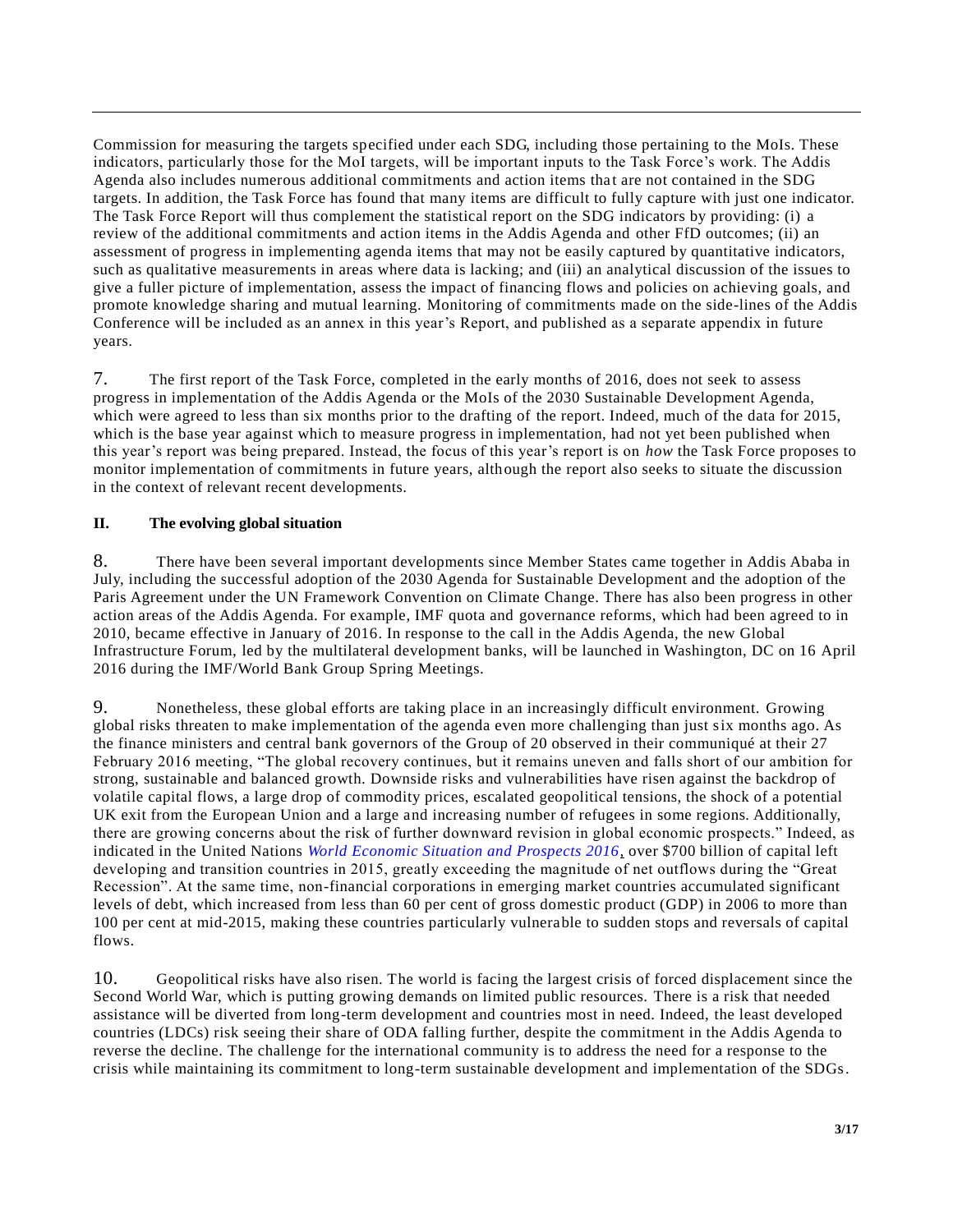The Forum on FfD Follow-up could be a useful platform to reassert that development commitments will not be put at risk.

### **III. From Monterrey to Addis Ababa and the SDG means of implementation: Monitoring Financing for Development outcomes**

11. The Addis Agenda aims to mobilize public finance, set appropriate public policies and regulatory frameworks to unlock private finance, trade opportunities and technological development, and incentivize changes in consumption, production and investment patterns. It further seeks to align all resource flows and policies with economic, social and environmental priorities. The holistic approach is rooted in the Financing for Development process, embodied in the 2002 Monterrey Consensus and 2008 Doha Declaration on Financing for Development. The Monterrey Consensus recognized not only that all sources of financing – public and private, domestic and international – are needed to finance development, but that resource mobilization depends on public policies and a strengthened national and international enabling environment. Both national policies and regulations and international rules and agreements are thus linked to development finance and outcomes.

12. The global partnership for development, as delineated in Monterrey, emphasizes the central importance of development cooperation and concessional financing. Indeed, development cooperation, and the fora in which it is discussed, remains a crucial part of the agenda. Building on Monterrey and Doha, the Addis Agenda reaffirms that developing countries have primary responsibility for their own economic and social development. Nationally owned sustainable development strategies are thus a core element of the Addis Agenda. However, domestic policies must be supported by an enabling international environment. Science, technology, innovation and capacity building had been touched upon in the Monterrey Consensus and Doha Declaration,  $\overline{6}$  but they were not accorded detailed treatment. The Addis Agenda explicitly incorporates each of the major non -financial means of implementation for delivering sustainable development along with the more traditional financial means, complementing and contextualizing them in a comprehensive framework.

13. The Addis Agenda goes beyond Monterrey and Doha outcomes by taking into account policy requirements for realizing all three dimensions of sustainable development -- economic, social and environmental -- in an integrated manner. It emphasizes the importance of incentives for private sector investment, as well as the quality of investment. It also emphasizes sustainable consumption and production patterns globally. In doing so, it brings issues such as climate finance, protection of oceans, forests and other environmental concerns more prominently into the discussion, and incorporates these into the global coherence agenda, alo ng with issues of trade and global financial stability.

14. The commitments and action items in the Addis Agenda are organized in seven main action areas (see Table 1) and a concluding section on data, monitoring and follow-up. Member States also identified a number of cross-cutting thematic areas where policy actions harness the synergies that exist between many of the action items elaborated in the action areas of the Agenda.

**\_\_\_\_\_\_\_\_\_\_\_\_\_\_\_\_\_\_**

<sup>6</sup> Report of the International Conference on Financing for Development, Monterrey, Mexico, 18 –22 March 2002 (A/CONF.198/11, chapter 1, resolution 1, annex; Report of the Follow-up International Conference on Financing for Development to Review the Implementation of the Monterrey Consensus, Doha, Qatar, 29 November–2 December 2008 (A/CONF.212/7, chapter 1, resolution 1, annex).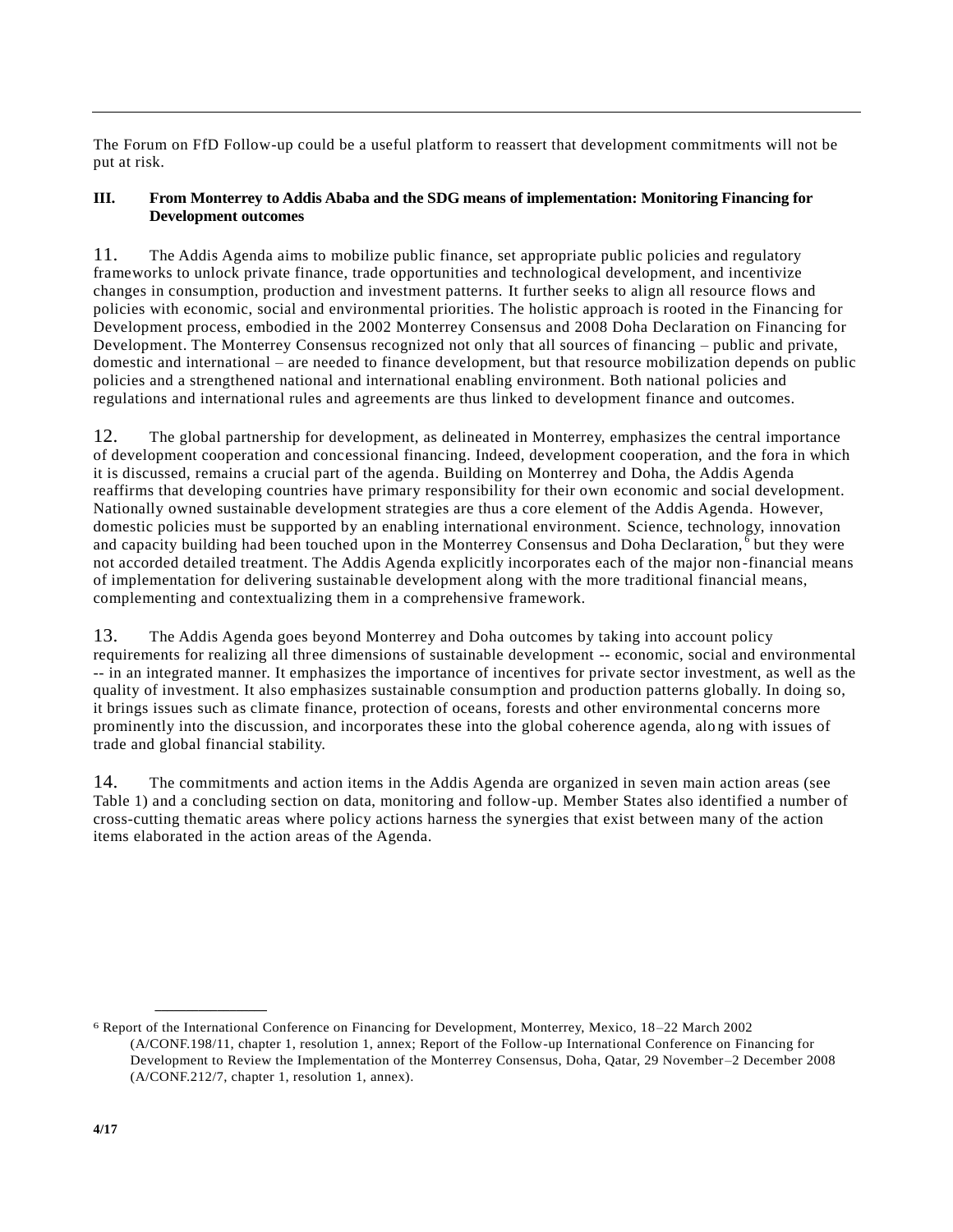### *Table 1: Action Areas of the Addis Agenda*

- A. Domestic public resources
- B. Domestic and international private business and finance
- C. International development cooperation
- D. International trade as an engine for development
- E. Debt and debt sustainability
- F. Addressing systemic issues
- G. Science, technology, innovation and capacity building

### *The Relationship between the Addis Agenda and the SDGs*

15. All the MoIs of the SDGs are included in the Addis Agenda. The indicators for the MoI targets will be important inputs to the Task Force's work, as will relevant indicators for other SDG targets (which are particularly relevant to cross-cutting issues). Nonetheless, the 2030 Agenda for Sustainable Development and the Addis Agenda have different structures, which can make it difficult to track similar targets across the two agendas. The 2030 Agenda is organized around the SDGs, or around goals and outcomes, while the Addis Agenda follows the Monterrey Consensus, and is structured around different financial and non -financial means of implementation.

16. As emphasized in the Addis Agenda, the 17 SDGs have enormous synergies across goals, with implementation of one contributing to the progress in the others. Similarly, there are synergies across the Addis chapters, as well as between the Addis Agenda and the SDGs. Each of the SDGs draws on inputs from across the Addis chapters for implementation, while each of the Addis chapters speaks to different SDGs. Whether the issues are presented in terms of financial flows/MoIs (the Addis Agenda) or by outcomes (the SDGs), the agenda needs to be understood in a holistic manner.

17. In consideration of this, the Task Force draws on a nuanced understanding in the Addis Agenda of the benefits and risks associated with different types of finance and other MoIs, as depicted by the seven chapters of the Addis Agenda. The different sectors and goals have different capital structures, implying that the appropriate combinations of financing modalities vary by sector, as well as by national contexts. For example, some investments, such as those that meet basic social needs, in most cases will be largely financed by public resources (though in some countries, supplemented by private investment). Other investments, such as for infrastructure, will often need to effectively combine public and private funding. Still others, such as financing for small and medium-sized enterprises (SMEs), will be predominantly private, though generally within public policy and regulatory frameworks that support and incentivize investment. All of these will also need support from non financial means of implementation, such as technology and a supportive international environment, including a stable economic system and debt sustainability (see Figure 1).

18. As noted in the Addis Agenda and the 2030 Agenda for Sustainable Development, the full set of action areas in the Addis Agenda forms a strong basis for implementation of the SDGs and support for the global partnership for sustainable development.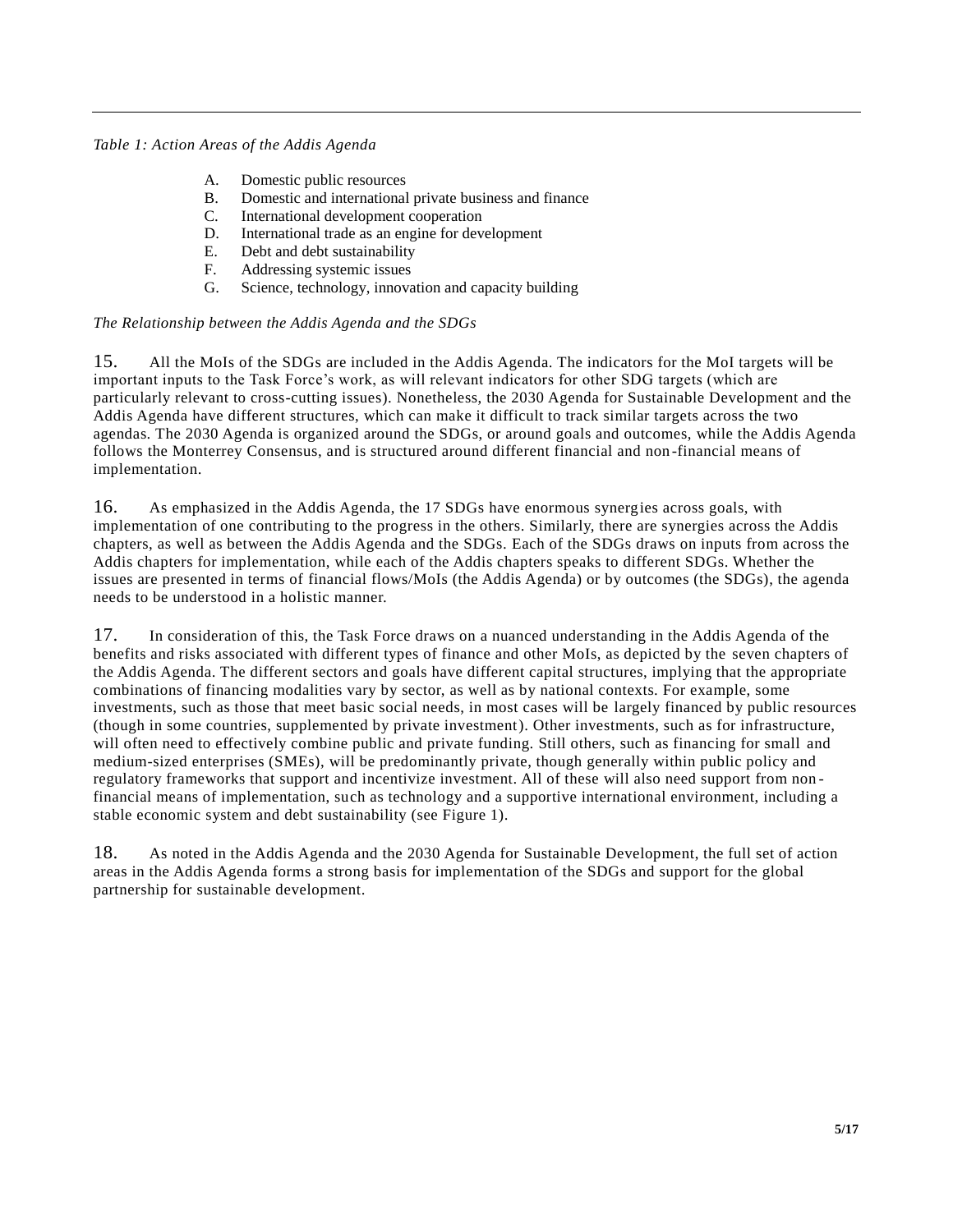*Figure 1: The continuum of public and private financing and the non-financial means for achieving sustainable development*



\* The figure is for illustrative purposes only and size of boxes is not representative of magnitudes of flows

#### **IV. Chapter summaries of the Task Force monitoring framework**

19. Monitoring the Addis Agenda and the MoIs of the SDGs represents a complex exercise, covering crosscutting issues and data, the 7 chapters of the Addis Agenda, and hundreds of commitments and actio n items. The Task Force addressed this challenge by compiling and clustering all of the commitments and action items in the Addis Agenda, organized around its chapters.7 Under each cluster, the Task Force presented options for monitoring, including: the best currently available sources of data that will allow for monitoring progress in implementation in future years; a discussion on the quality of the data; and other methods such as qualitative and contextual analysis and case studies. In addition, the Task Force noted where the indicators for the SDGs will provide additional data and information. While the Task Force will be flexible to incorporate new data sources in the future, the inaugural 2016 report will serve as a reference guide for the Financing for Development follow-up process. Future reports will also incorporate the monitoring of the broader FfD outcomes, building on the annual monitoring done since the 2002 Monterrey Consensus by the FfD Office of the UN Department of Economic and Social Affairs, in collaboration with the five institutional stakeholders of the FfD process.

20. The findings of the Task Force are briefly summarized below for each of the chapters of the report, including the introduction to each section for context and a short overview of conclusions on monitoring. The detailed and technical assessment of the monitoring of FfD commitments and its challenges is available in the 2016 Task Force Report and on the Task Force's website.8 The inaugural report will focus on the commitments and action items in the Addis Agenda, in an attempt to address the question of how to monitor the new commitments and action items. Future reports will also incorporate the monitoring of the broader FfD outcomes, building on the annual monitoring done since the 2002 Monterrey Consensus by the FfD Office of UN DESA, in collaboration with the five major institutional stakeholders of the FfD process.

#### *Cross-cutting issues*

**\_\_\_\_\_\_\_\_\_\_\_\_\_\_\_\_\_\_**

21. The Addis Agenda contains several key cross-cutting initiatives that build on the synergies of the SDGs and address critical gaps in their delivery. Cross-cutting issues and commitments in the Agenda, as contained in Chapter I, include: (i) a social compact for the delivery of social protection and essential public services for all;

<sup>7</sup> http://www.un.org/esa/ffd/wp-content/uploads/2016/01/IATF-on-FfD\_2016-Report\_Full-Outline\_22-2-16.pdf

<sup>8</sup> See:<http://www.un.org/esa/ffd/ffd-follow-up/inter-agency-task-force.html>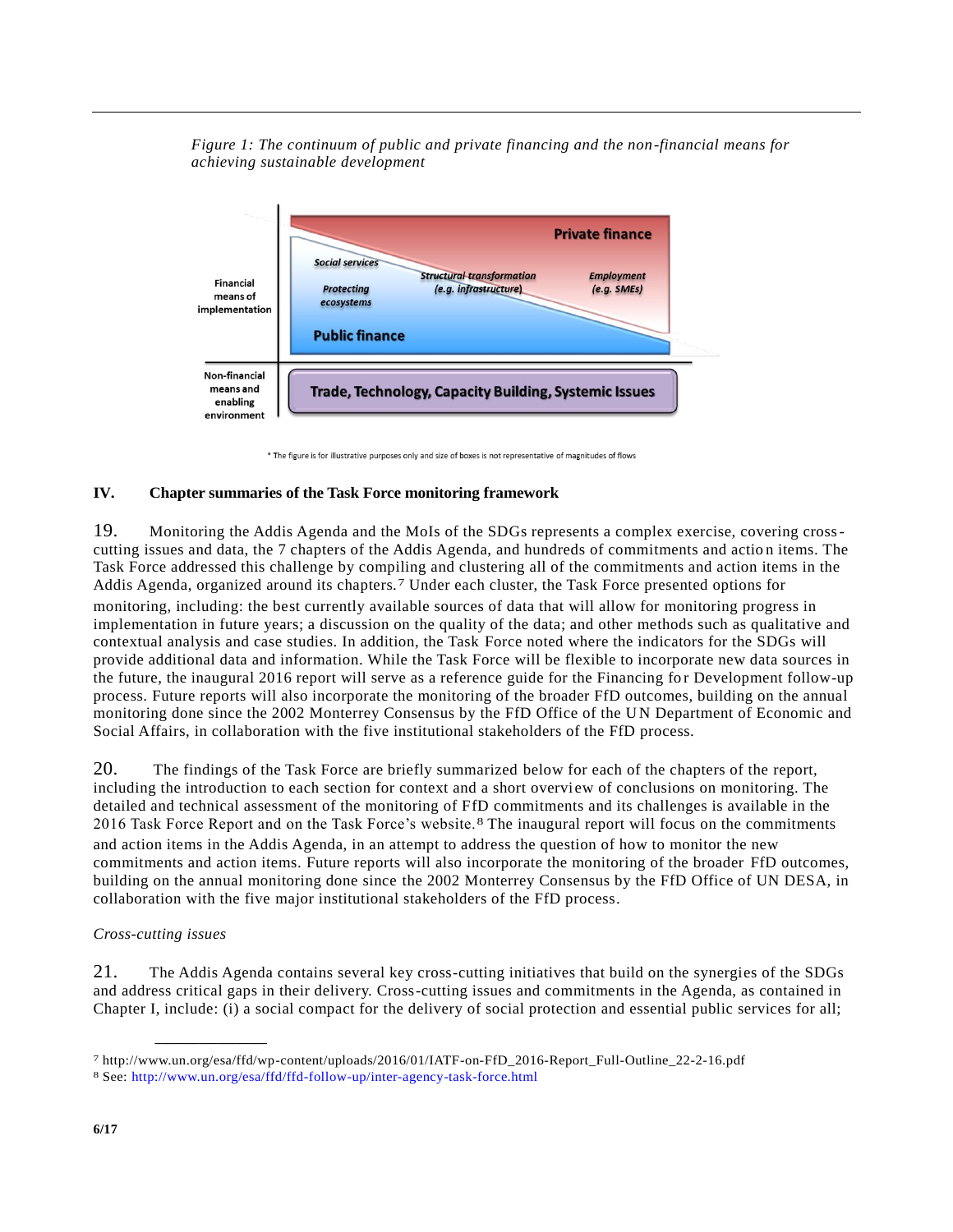(ii) scaling up efforts to end hunger and malnutrition; (iii) closing the infrastructure gap, including establishing the Global Infrastructure Forum; (iv) promoting inclusive and sustainable industrialization; (v) generating full and productive employment and decent work for all; (vi) protecting ecosystems for all; and (vii) promoting peaceful and inclusive societies. It also addresses such issues as gender equality and the empowerment of women and girls; children and youth; countries in special situations, and the global partnership for sustainable development. Each of these initiatives can contribute to progress across a large number of SDGs.

22. Because of the close links to the 2030 Agenda, monitoring by the Task Force in this chapter will be able to draw on a large number of relevant SDG indicators, in particular for commitments focused on achieving specific outcomes. The Task Force will add to those as necessary, providing greater specificity and detail.

23. In particular, the chapter includes a greater focus on financing flows, including domestic spending and international financing relevant to the respective sectors, initiatives, groups of populations and countries. Disaggregated data is readily available in many, albeit not all, relevant areas. For example, on the area of infrastructure, the Task Force will draw on the numerous but mostly partial existing data sources to present a comprehensive picture. Qualitative analysis and progress in international processes will complement quantitative assessments, for example with respect to strategies for full and productive employment or the promotion of gender equality. The Task Force will also analyse the impact of financial and policy changes on outcomes and progress towards achieving the goals, and provide lessons learned from experiences at national, regional and global levels.

# *Domestic public resources*

24. Domestic public finance is essential to providing public goods and services, increasing equity, and helping manage macroeconomic stability. It is a central component of financing across the goals and targets, as well as for the social compact of the Addis Agenda. This chapter focuses on raising resources and expenditures, as well as the quality and alignment of both with sustainable development.

25. On average countries have increased their tax revenue over the last 15 years (figure 2), although room remains for further improvement. In many countries domestic resource mobilisation remains insufficient to meet sustainable development needs. The Addis Agenda recognises that the foremost driver of domestic resource mobilisation is economic growth, supported by sound policies and an enabling environment at all levels. It also notes the need to strengthen tax administration, implement policies to generate additional resources, and combat corruption in all its forms. At the same time it stresses the importance of combatting illicit financial flows. In a globalized world, there are limits on what countries can do on their own through domestic policies; the Addis Agenda thus also calls for strengthening international tax cooperation.

26. Commitments in the Addis Agenda aim to address these challenges, underscored by the principle of national ownership. To follow-up the commitments and action items in these areas, the Task Force will asse ss trends in domestic resource mobilisation and taxation, illicit financial flows and return of stolen assets, and international tax cooperation. The Task Force Report also describes how the Task Force will examine budget execution and expenditure in support of poverty reduction, ensuring sustainable development and achieving the SDGs, as well as how it will follow-up on other topics, such as extractive industries, national development banks and subnational finance.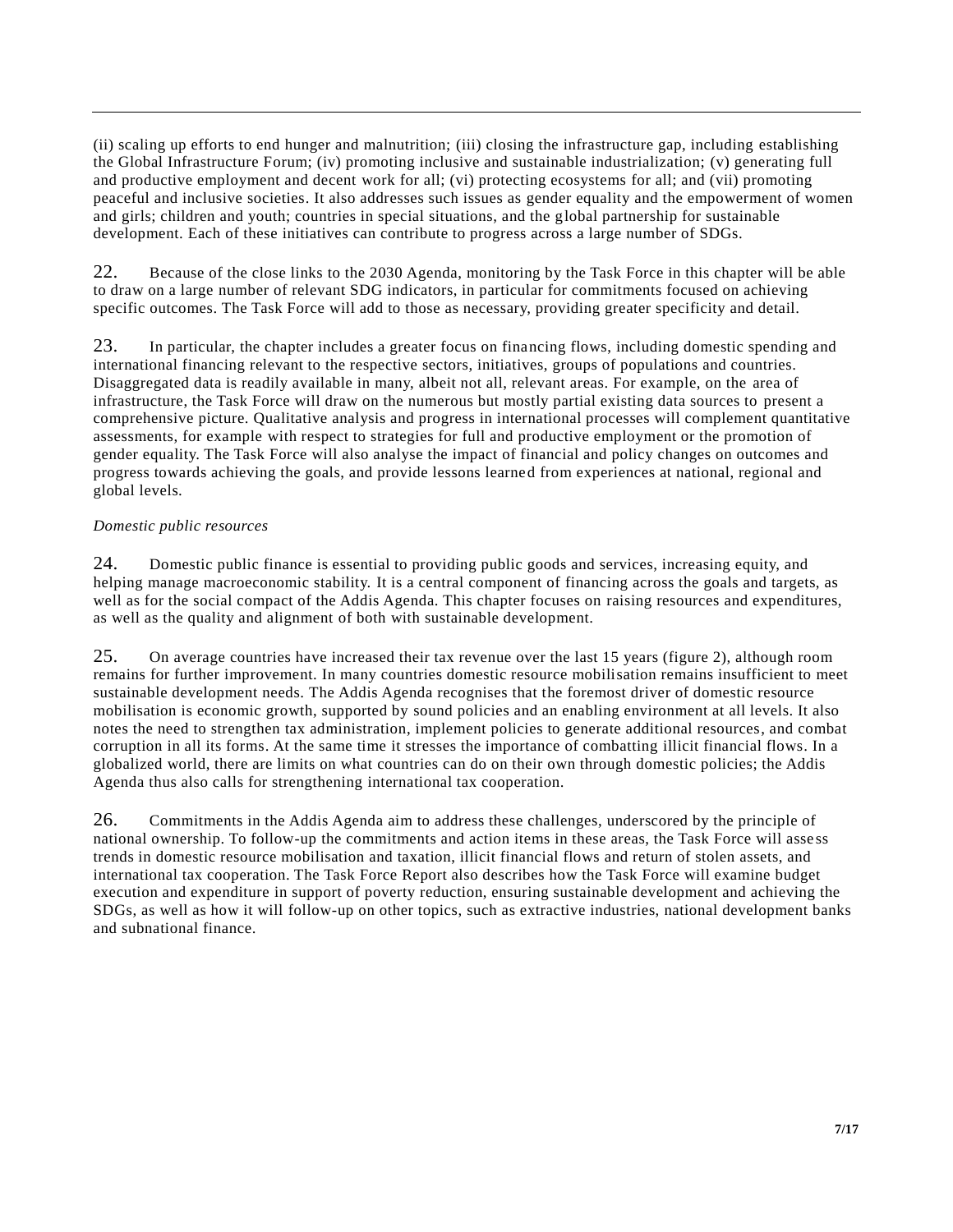

*Note: Tax revenue as a percent of GDP, country classification according to World Bank Group country income groups 2015.*

27. Data availability and monitoring for this section is complex because methodological and definitional issues have not been resolved in all areas. Many sources of information exist on national level taxation and revenue, and there are a number of efforts for benchmarking revenue administration systems. Some effort may be needed to harmonise data and ensure comparability of data over time. In particular, measuring illicit financial flows is inherently challenging. A number of techniques have been developed, but precise quantification is difficult, in part because of the blurred areas between clearly illegal activities and those that may be legal but are not in keeping with the spirit of the law, such as some forms of transfer mis-pricing. Monitoring of international tax cooperation will be predominantly qualitative in nature. Much data exists on expenditure and the contributions of other actors such as national development banks, but it is not always brought together effectively at the international level.

#### *Domestic and international private business and finance*

28. The Addis Agenda emphasizes that private business activity, investment and innovation are major drivers of productivity, inclusive economic growth and job creation. Long-term private investment is critical to support growth, employment, structural transformation, social inclusion and environmental sustainability.

29. Nevertheless, finance and investment is not always allocated to where it is needed for sustainable development. Moreover, the impact of sudden surges or exits of international private capital flows can seriously undermine sustainable development, as was seen in past financial crises. Indeed, in recent years, private capital flows to developing countries have been highly volatile. (See Figure 3.) At the same time, the domestic private sector in a number of developing countries also risks becoming a source of financial instability as many emerging market corporates have taken on large amounts of foreign currency debt.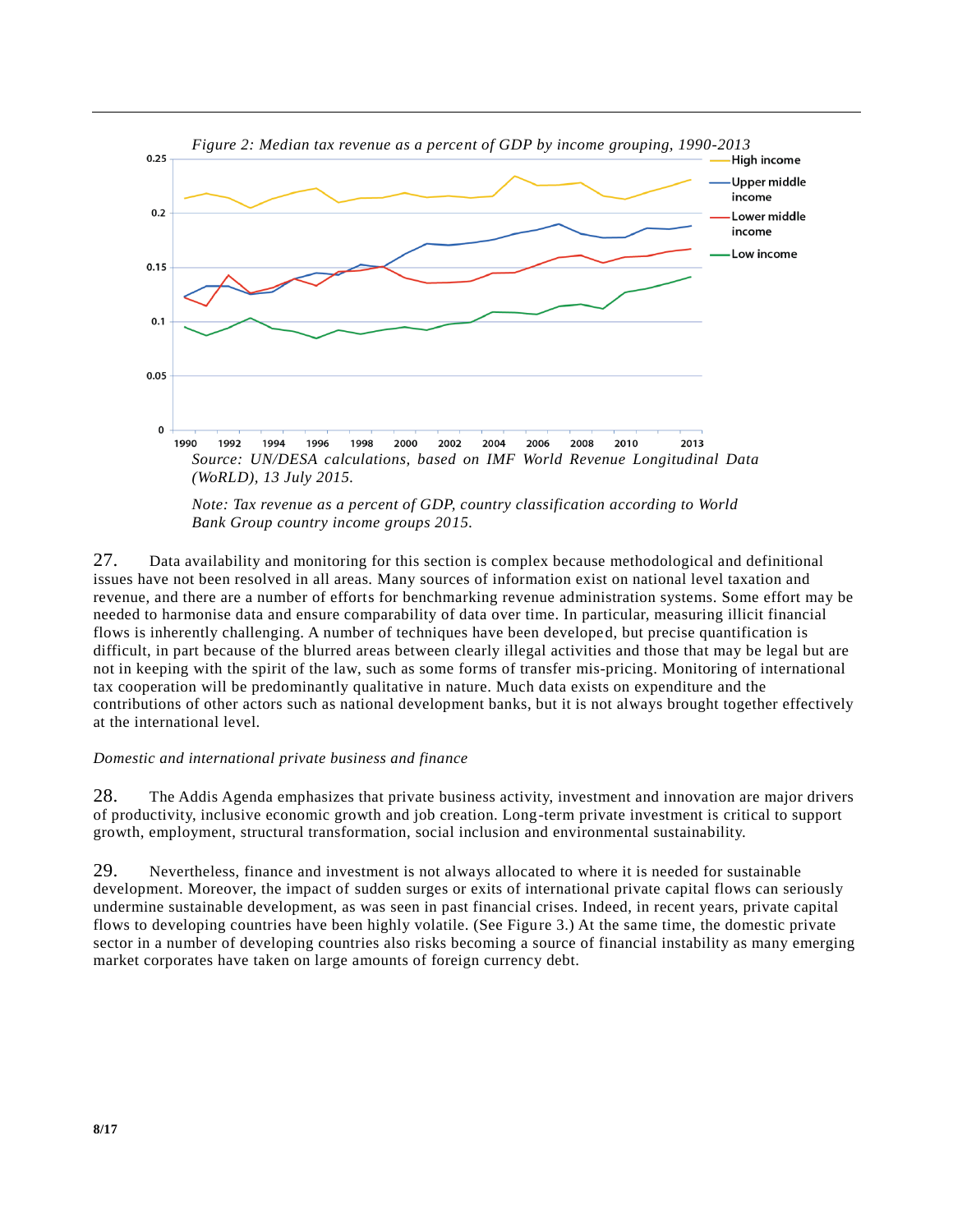

*Source: World Economic Situation and Prospects 2016 (UN DESA)*

30. The Addis Agenda thus emphasizes the importance of mobilizing stable longer-term private finance, both domestic and international, in ways that further sustainable development. The Agenda welcomes private sector corporate responsibility initiatives, while also exploring policy and regulatory frameworks to better align business and finance with sustainable development. This necessitates efforts across a range of areas including strengthening the investment climate, developing appropriate regulatory and policy frameworks, developing domestic capital markets while managing risks and encouraging development-enhancing direct investment into underfunded sectors and countries.

31. The Addis Agenda stresses the role of financial inclusion for achieving sustainable development, as well as the importance of designing regulatory and policy frameworks across all financial intermediation tha t encourage access to finance and financial market stability in a balanced manner. The Addis Agenda also includes commitments aimed at facilitating the flow of international remittances, emphasizing the relationship between remittances and inclusive finance. Finally, it also incorporates commitments on the potential role of philanthropy in implementation of the Agenda.

32. Monitoring the implementation of these commitments and action items will draw on a range of information from disparate sources. There exists a repository of data, surveys and case studies that can be used to monitor progress on issues relating to the investment climate, financial inclusion, remittances, capital market development and foreign direct investment. Information pertaining to some private sector efforts and initiatives to further sustainable development can be obtained from sources such as the Global Compact, GRI and UNEP -FI. However, while there is good data on reporting initiatives, there is less data available on how these initia tives change behaviour. This will be monitored through case studies and examples.

33. There are also significant gaps in data pertaining to philanthropic activities. This will be addressed in part by utilising evidence from the reports of large philanthropic entities and looking at various sources of information such as the number of foundations that provide data on their grants and report on them through international initiatives.

### *International development cooperation*

34. The 2030 Agenda for Sustainable Development will place significant demands on public budgets and capacities, which require scaled up and more effective international support, including both concessional and non-concessional financing. To mobilize this support, the Addis Agenda contains a range of commitments and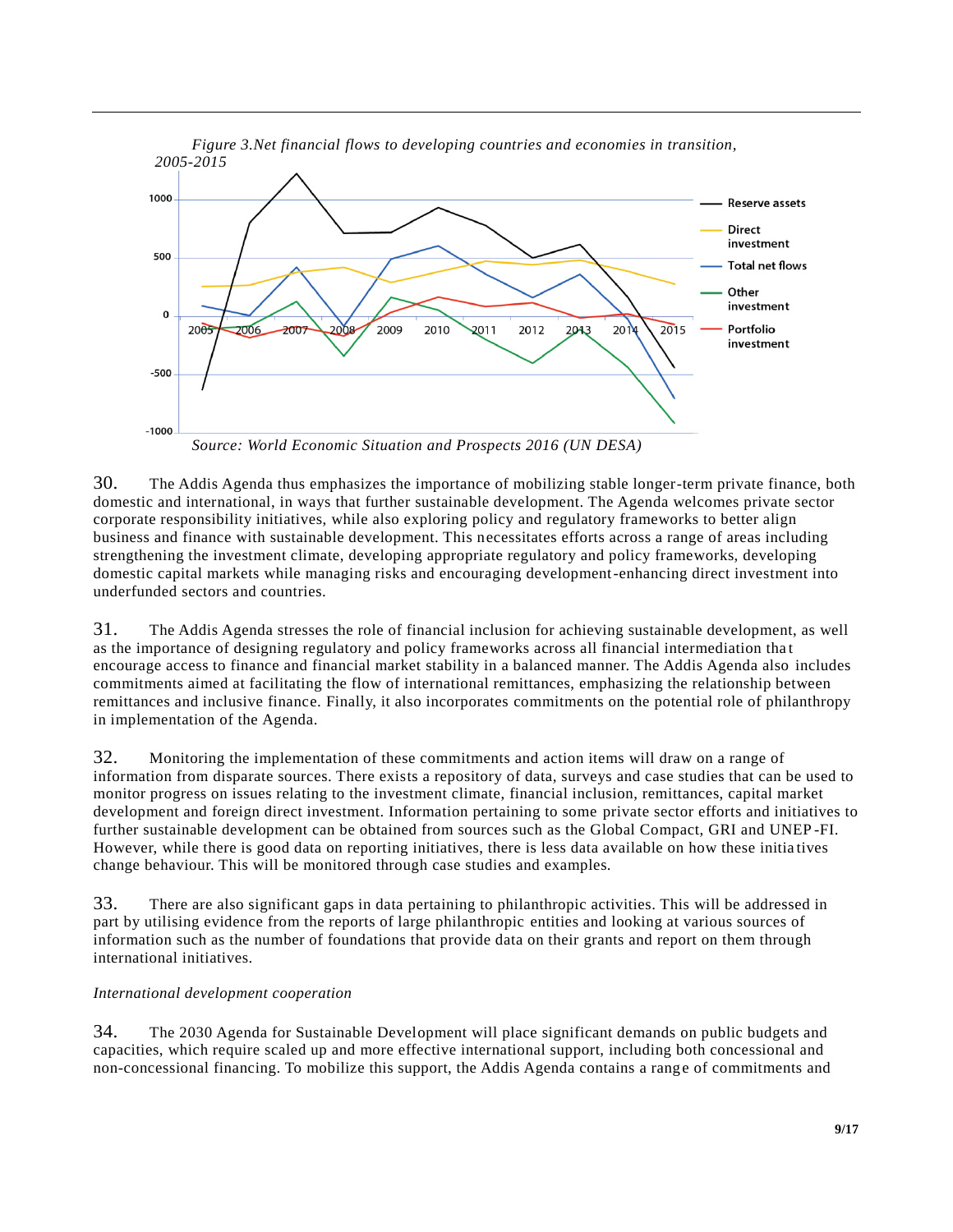action items on official development assistance (ODA). It also contains commitments and action items on South - South cooperation, lending by multilateral development banks and other international development cooperation efforts.

35. ODA reached an all-time high in 2014, at \$137.2 billion, and has increased by nearly 70 per cent since the adoption of the Millennium Declaration in 2000. However, at 0.3 per cent of donor GNI, it falls short of the commitment by many donors to achieve the target of 0.7 per cent of ODA/GNI. In the Addis Agenda, developed countries reaffirmed their respective ODA commitments, and urged all those that have not met their targets to make additional concrete efforts. ODA providers further committed to reverse the dec lining trend of ODA to LDCs and other countries most in need, many of whom will continue to rely on concessional finance to meet sustainable development needs. Yet, in 2014, ODA to LDCs decreased by 9.3 per cent in real terms compared to 2013, and aid to other priority groups has fallen as well (see Figure 4). Given increasing demands on ODA, for example from in-country refugee costs, there is a risk that ODA to LDCs will continue to fall.



*Figure 4: Net ODA received by priority groups of countries from DAC donors,* 

36. The Addis Agenda also encourages developing countries to strengthen South-South cooperation. Such cooperation has been increasing in recent years according to various estimates, along with growing South-South trade, investment and regional integration. Different approaches and modalities of South -South development cooperation render reporting on broad global trends challenging, but the availability of information is increasing and efforts are under way, including within the UN system, to further improve estimates.

37. Beyond increasing the magnitude of concessional finance, all providers also commit to increasing the quality, impact and effectiveness of their development cooperation, includ ing the adherence to agreed development cooperation effectiveness principles. They further commit to take into account the three dimensions of sustainable development in all international public finance, and to share knowledge about their respective efforts.

38. In recognition of their significant potential to finance sustainable development, multilateral development banks are encouraged to adapt and be fully responsive to the sustainable development agenda. In response, multilateral development banks announced their intention to extend financing for sustainable development at the side lines of the Third International Conference on Financing for Development, held in Addis Ababa, by making better use of their balance sheets, among other measures. New development finance institutions, recently set up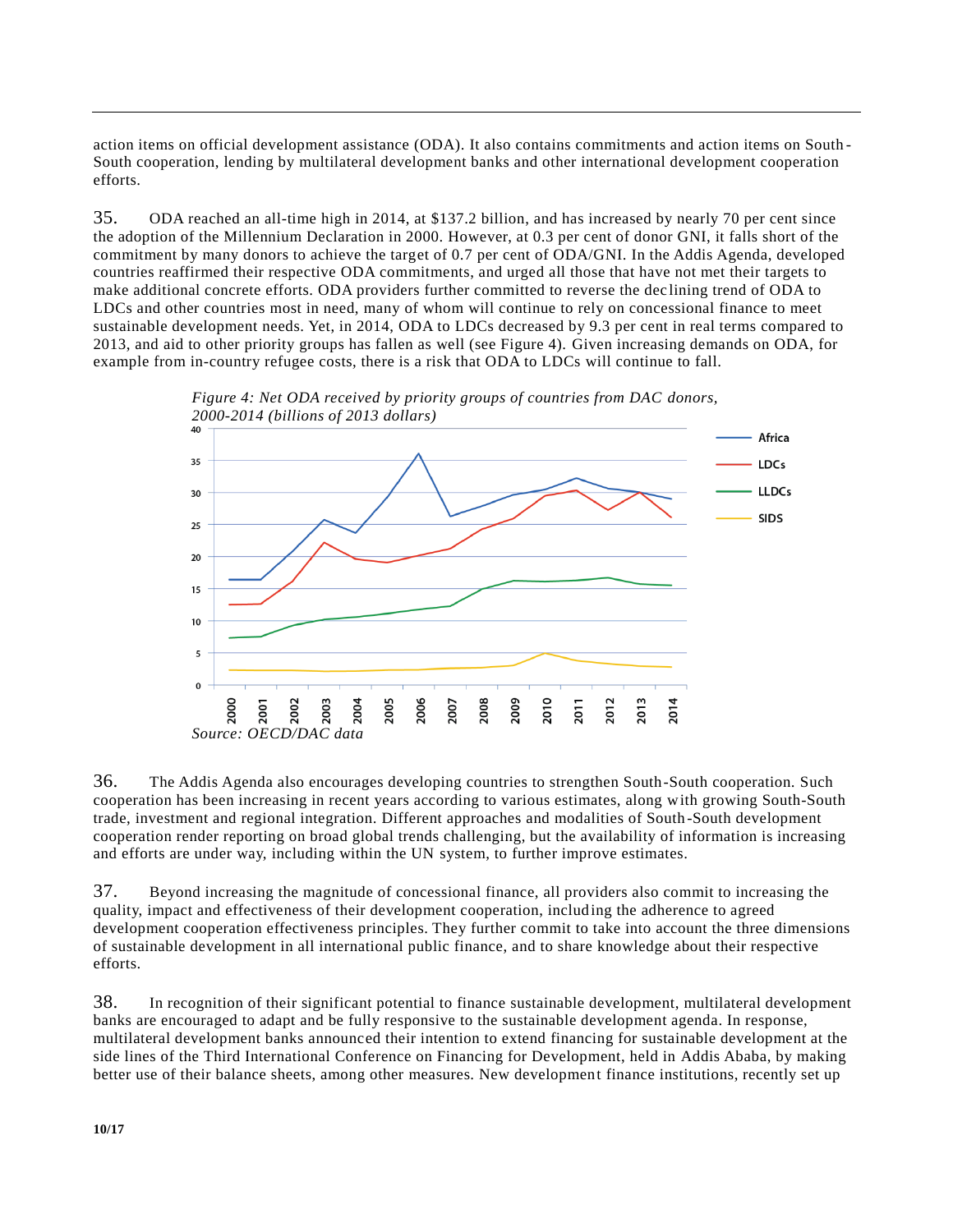and welcomed in the Addis Agenda, will provide an additional source of international public finance for sustainable development investments, in particular in sustainable infrastructure.

39. Additional sources of international public finance – including climate finance, humanitarian finance, and innovative sources of finance – further add to the international public financing landscape for sustainable development. The Addis Agenda emphasizes both the importance of meeting all existing commitments and of achieving greater coherence in all development financing. The Addis Agenda also acknowledges the role played by multi-stakeholder partnerships in financing certain sectors and encourages them to support country -driven priorities and strategies.

40. Monitoring the implementation of these commitments, in particular on financing flows by traditional donors and development banks, will be able to draw on a well-established set of data sources. Existing surveys on the effectiveness of development cooperation from both the Development Cooperation Forum (DCF) and the Global Partnership on Effective Development Cooperation (GPEDC) provide additional data for the Task Force's efforts. In other areas, monitoring will rely on compiling and analysing data from a wider variety of available sources, while taking into account the lack of fully harmonised and comparable data. Finally, development banks, multi-stakeholder partnerships and other relevant institutions will also report on progress in implementing procedural and policy commitments contained in the section.

# *International trade as an engine for development*

41. The Addis Agenda acknowledges that international trade is an engine for inclusive economic growth and poverty reduction. It notes that, with appropriate supporting policies, infrastructure and an educated work force, trade can also help to realize productive employment, decent work, women's empowerment and food security, as well as a reduction in inequality, among other objectives.

42. International trade in goods and services increased rapidly in the past several decades, from approximately \$4 trillion in 1990 to about \$24 trillion in 2014. However, the 2008 -2009 financial crisis changed world trade dynamics. Although trade strongly rebounded in 2010 and 2011, global trade in goods has not yet regained its pre-crisis rate of growth. The slowdown in global merchandise trade has been somewhat compensated for by high growth in trade in services, with developing countries' participation in services trade increasing in the past decade. Nonetheless, dwindling commodity prices make it difficult for LDCs, in particular, to repeat the buoyant growth in commodity export earnings, which contributed to almost doubling their share in world exports from 0.6 per cent in 2000 to 1.1 per cent in 2014.

43. One of the features that characterises today's patterns of global trade flows is the emergence of global value chains (GVCs). GVCs have been the motor behind the massive expansion in trade among developi ng countries, or South-South trade, in the past decade. Closely linked to the evolution of GVCs has been the surge in the number of bilateral and regional preferential trade agreements (RTAs). Many of the recently -formed RTAs aim at deeper economic integration, encompassing a range of behind-the-border measures and other non-tariff regulatory measures, in addition to reciprocal tariff liberalization. In 2014, almost half of world trade took place between countries that had signed a RTA, and almost one third was regulated by "deeper" trade agreements (figure 5).9 Virtually all countries belong to at least one RTA, with some countries being more active in forming bilateral and regional RTAs than others. Globally, the emergence of "mega" RTAs, such as the Trans-Pacific Partnership Agreement (TPP) and the US-EU Transatlantic Trade and Investment Partnership (TTIP) may further change the dynamics in world trade flows, and the underlying international trade rules.

44. Nonetheless, the Addis Agenda reaffirms the need to promote a universal, rules-based, open, transparent, predictable, inclusive, non-discriminatory and equitable multilateral trading system under the WTO and

**\_\_\_\_\_\_\_\_\_\_\_\_\_\_\_\_\_\_**

<sup>9</sup> [Key Statistics and Trends in Trade Policy 2015,](http://unctad.org/en/PublicationsLibrary/ditctab2015d2_en.pdf) UNCTAD.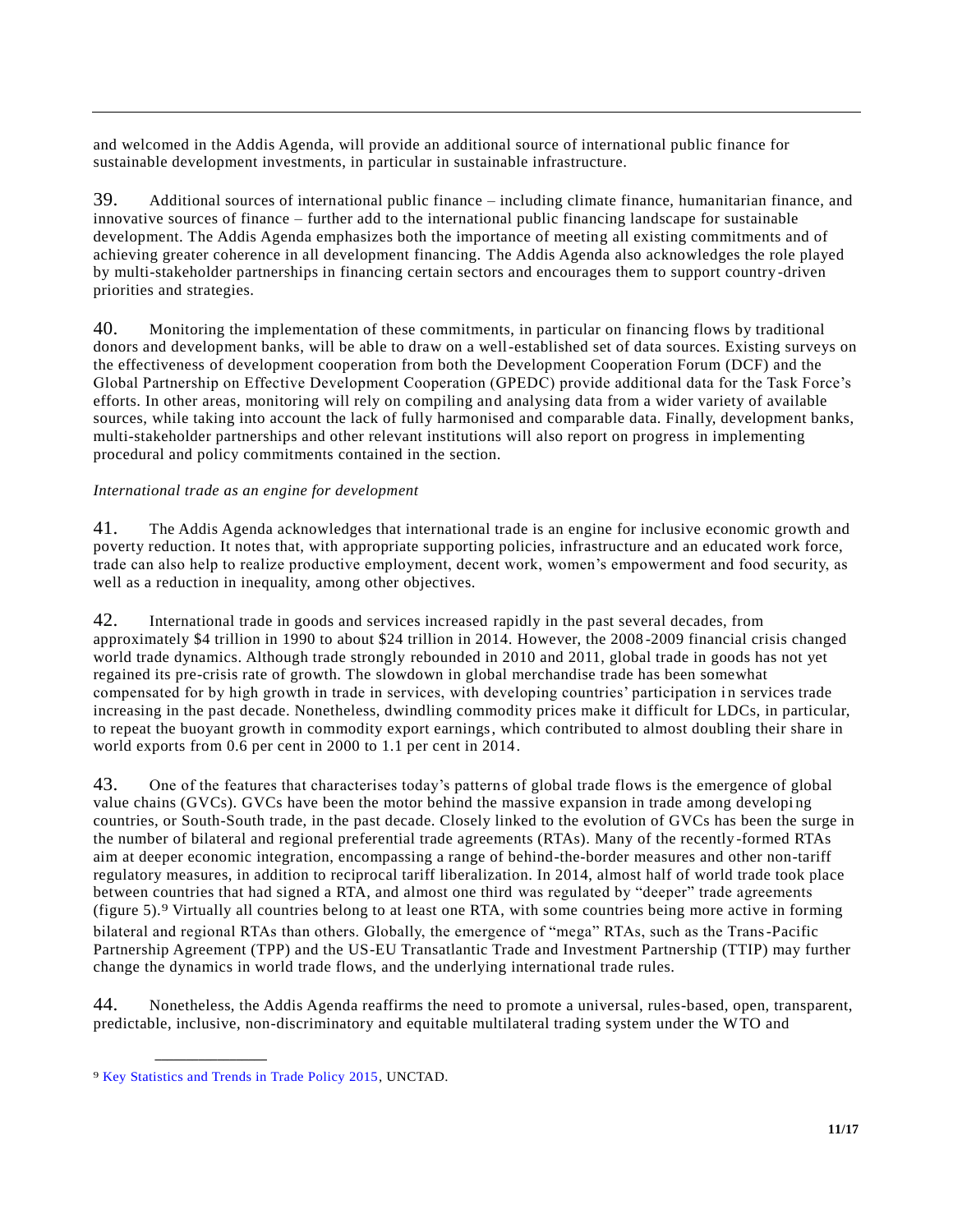meaningful trade liberalization. At the 10th Ministerial Conference of the WTO which took place in December 2015 in Nairobi, Kenya, Members reaffirmed the pre-eminence of the WTO as the global forum for the setting and governance of trade rules. They also acknowledged the contribution that the rules-based multilateral trading system has made to the strength and stability of the global economy and the role that international trade can play towards achieving sustainable, robust and balanced growth for all.





*Source: UNCTAD calculations*

45. Against the above background, monitoring the trade-related commitments in the Addis Agenda will rely on data collected by the WTO and UNCTAD in particular, which in part build upon the UN long -standing work compiling official trade statistics. These include global trends in trade, trends in market access and preferential tariffs for specific country groups, and others. The WTO will also be able to provide qualitative assessments of future WTO negotiations and policies, while UNCTAD monitors trends in international investment agreements.

# *Debt and debt sustainability*

46. Borrowing, both by governments and private entities, is an important tool for financing investment critical to achieving sustainable development, as well as for covering short-term imbalances between revenues and expenditures. Government borrowing can also allow fiscal policy to play a countercyclical role over economic cycles. However, high debt burdens can impede growth and sustainable development.

47. Developing countries made considerable progress in reducing their external debt in the early part of the century (see figure 6), with the support of the international community, especially in the case of the heavilyindebted poor countries (HIPCs). Yet, some developing, countries are currently in debt distress, and several countries have external debt exposures that leave them vulnerable to debt difficulties from external shocks, such as falls in commodity prices or natural disasters. In addition, some low-income countries are now accessing international capital markets, introducing new financing opportunities along with new risks, such as exposure to volatile international capital flows. At the same time, domestic debt issuance has increased in many developing countries, creating new opportunities for financing while reducing currency mis-matches for domestic borrowers.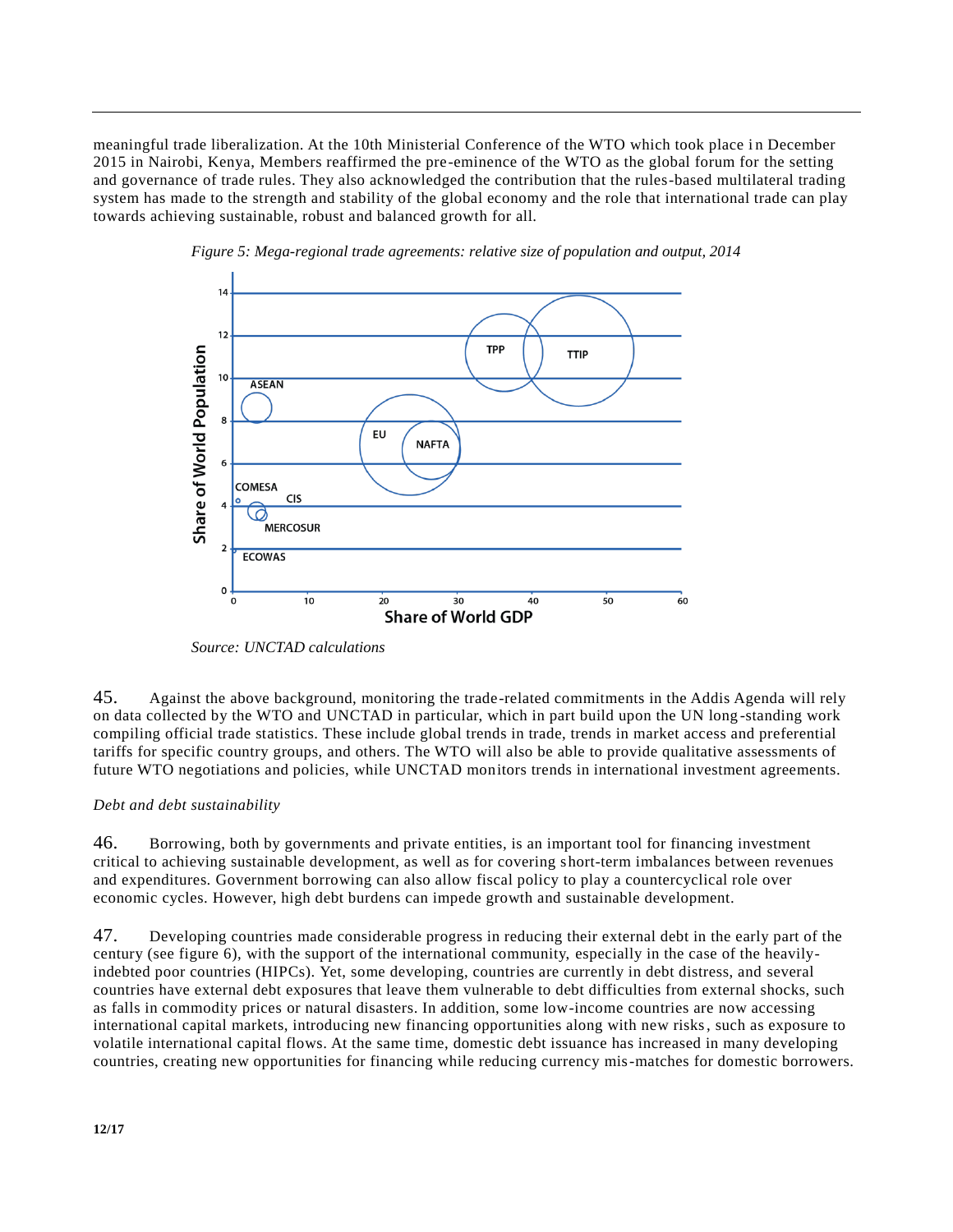Nonetheless, domestic debt overhang can be costly and, like other forms of debt, needs to be managed . Private debt in emerging market countries has also grown substantially since the financial crisis, posing systemic risks related to currency and maturity mismatches. Indeed, there is a risk that some liabilities could get shifted to the public balance sheet in the event of large-scale defaults.

48. Managing sovereign debt and addressing debt crises when they do occur has been on the FfD agenda since the Monterrey Consensus. The Task Force will report on debt management and crisis prevention, as well as on debt crisis resolution. Mitigating the dangers of private debt build-ups is also addressed in the discussion of financial regulation under systemic issues, while promoting long-term finance and the development of local capital markets is discussed under private sector.



*Figure 6: External debt of developing countries, 2000-2014*

*Source: United Nations, World Economic Situation and Prospect, 2016, based on data of the International Monetary Fund.*

*Note: Debt includes US dollar value of external public and publicly guaranteed and private nonguaranteed long-term debt, use of IMF credit, short-term debt and arrears.*

49. Debt statistics are available on debt volumes, and to some degree on emerging domestic and external vulnerabilities and risks that threaten debt sustainability, though a review to assess the comprehensiveness, timeliness and reliability of debt data from all sources could help to strengthen the quality of data. There is less data available on debt management and debt restructuring, however international organisations have the intent to launch new databases to capture some of this information. Qualitative progress reports will be available in relation to policy developments.

#### *Addressing systemic issues*

50. The Addis Agenda includes commitments and action items related to institutional structures and governance of the international financial architecture, building on the Monterrey Consensus. The Addis Agenda reflects Monterrey's emphasis on the importance of coherence and consistency of the international financial, monetary and trading systems, but it goes further to integrate the three dimensions of sustainable development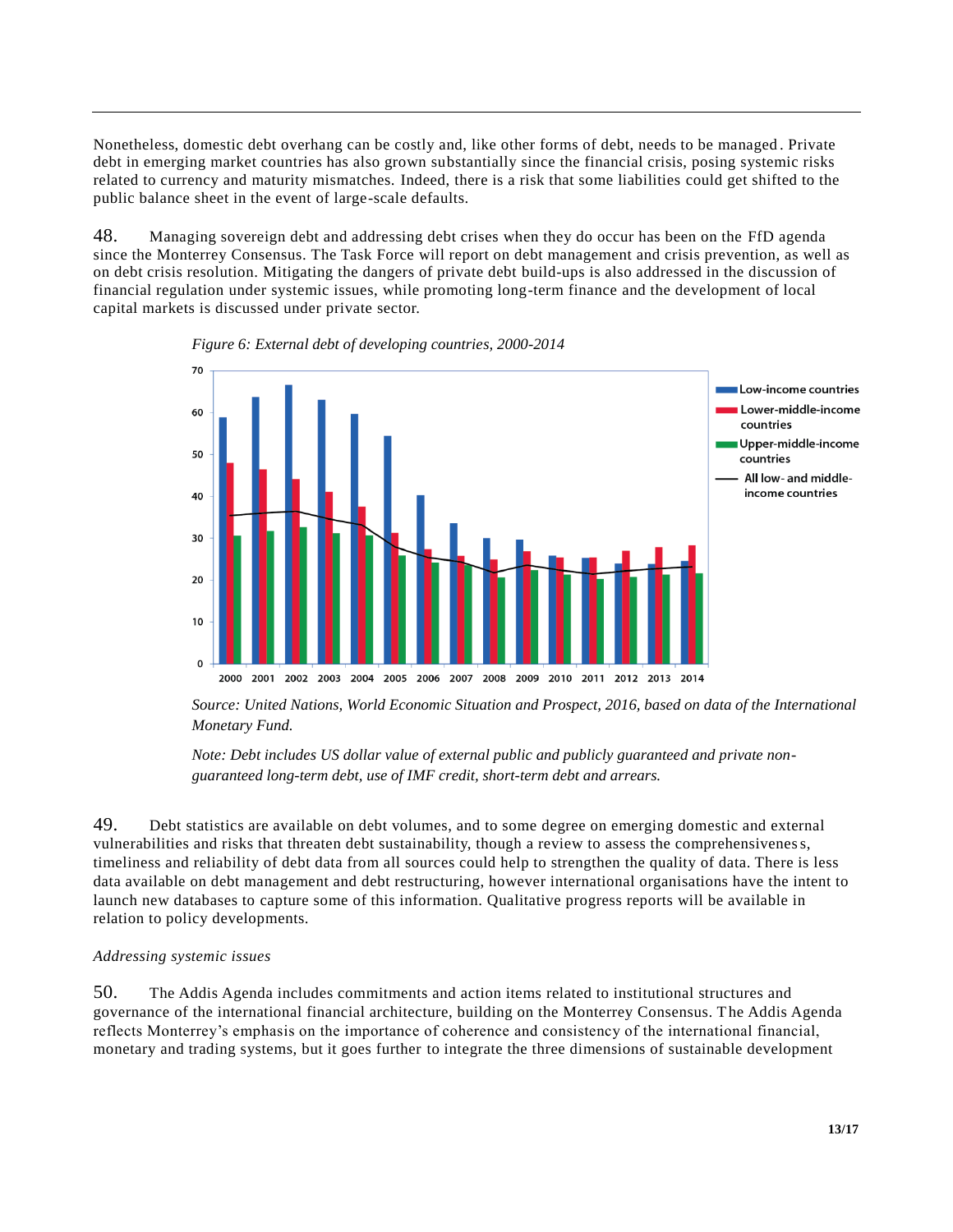into the coherence agenda, including environmental and social issues, such as the international movement of people, alongside economic issues.

51. In the Addis Agenda, Governments reiterated their commitment from Monterrey to further governance reform in international economic decision-making. In an important development in this regard, the IMF quota and governance reforms, agreed to in 2010, became effective in January 2016, paving the way for continued efforts to strengthen the voice and participation of developing countries in global governance.

52. The Monterrey Consensus further recognized the need to strengthen the international monetary and financial systems in support of development, including emphasizing that reforms to the international financial architecture should aim at poverty eradication. As noted in the Addis Agenda, the 2008 world financial and economic crisis highlighted risks and vulnerabilities in the international system. Since the crisis, important reforms have been put in place to improve its functioning, stability and resilience. The global financial safety net has been strengthened, new coordination mechanisms have been established, and regulatory reforms have been initiated. Nonetheless, vulnerabilities remain in the banking system and international capital flows continue to be highly volatile. At the same time, as noted in the Addis Agenda, developing countries are still exposed to the risk of spillover effects.

53. The Task Force intends to monitor all relevant quantitative and qualitative indicators of progress. Macroeconomic data is prevalent and already well monitored. Careful monitoring is also already in progress for the implementation of financial regulatory reforms. However, a challenge is that data on progress in implementing such reforms are sometimes only available in relation to G20 members and a select few additional countries with large financial centres. In addition, a key issue in the Addis Agenda is the impact of regulations on incentives for investment in countries most in need and areas important for sustainable development, which is difficult to monitor.

54. Migration issues are also covered in the chapter. Concern is also expressed about violence and crime, which can impede the intended functioning of the international system. There are significant efforts at data collection on outcomes in these areas, , including use of non-traditional data sources for tracking migration, though fewer on policy development.

55. Monitoring progress in implementing this chapter will also take the form of narratives on policy development, in that most of the policy actions do not lend themselves to monitoring through quantitative indicators. For example, in areas such as global governance and policy coherence, qualitative information will be provided. In addition, the very nature of the Task Force can help to identify policy inconsistencies and serve to increase collaboration further between international institutions. The Forum on FfD Follow-up can be seen as the mechanism by which Member States will make better use of UN platforms for coordination and policy coherence.

### *Science, technology, innovation and capacity-building*

56. In a major expansion of the Monterrey Consensus, the Addis Agenda stresses the importance of science, technology and innovation (STI) for economic growth and sustainable development and highlights the need for capacity building. The Addis Agenda notes with concern the uneven innovative capacity, connectivity and access to technology that exists within and between countries. Commitments contained in the Addis Agenda aim to address these inequities, incentivize research and innovation for sustainable development, and promote greater access to technologies through domestic policy and international cooperation.

57. Currently, access to technology is uneven and unequally distributed. For example, 74 per cent of populations in developed countries use the Internet, compared to only 26 per cent in developing countries. Developing countries, LDCs in particular, spend significantly less on research and development and international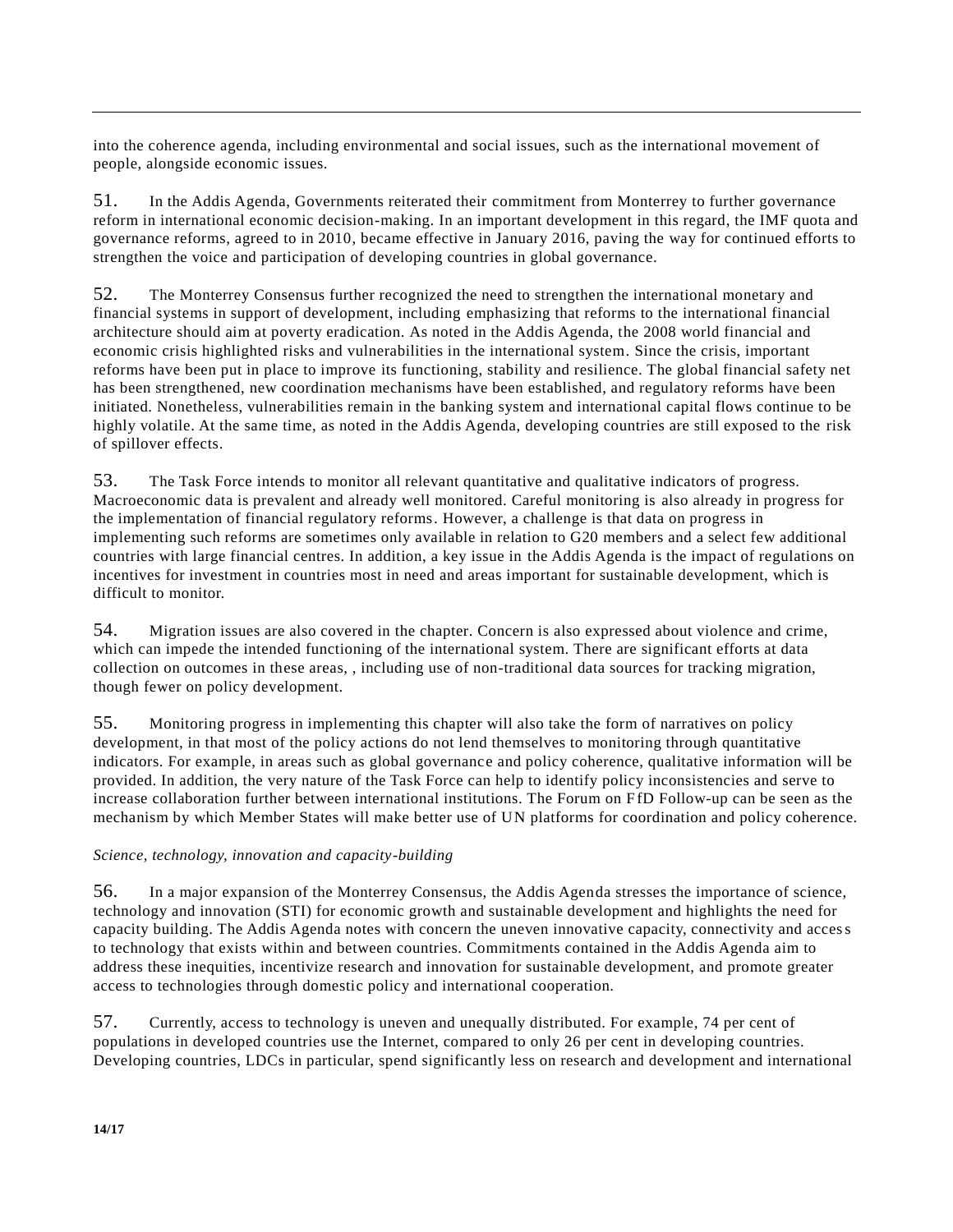collaboration in science. Despite these gaps, the view that technology is developed in the North and simply transferred to the South is misleading. Most innovation involves incremental improvements and adaptations of existing technologies. Innovation, in this sense, is widespread in many developing countries, and firms in middle income countries, in particular, are responsible for a growing share of global research and development spending. Some low-income countries have also begun to develop domestic technological capacities. These experiences have underscored the importance of interactive learning, information exchange, and coordination among governments, firms, universities, research centres, and other actors in building an innovative economy.

58. The STI capabilities of a country depend not only on access to a growing stock of science and technology, but also on the quality of interactions among the innovation actors in what might be called the "innovation system". One of the major challenges in promoting technological innovation in developing countries is the lack of an appropriate innovation system to ease interaction among key actors – enterprises, universities, research institutes, the government and the financial system – along with non-governmental organisations and the informal sector, including grassroots innovators, and local and indigenous knowledge. An effective innovation system should encourage greater interaction between different groups. Such a system should foster investment in advanced technology and promote the development of affordable technology to meet the needs of the poor. The Addis Agenda seeks to strengthen these interactions so as to improve the contribution STI makes to the achievement of sustainable development, including the SDGs.

59. To this effect, the Addis Agenda includes a range of commitments from domestic commitments to strengthen the domestic environment for technological development, to international commitments to enhance international cooperation, encourage technology transfer, implement the Technology Facilitation Mechanism, and establish the Technology Bank. Monitoring these commitments will rely on a mix of existing data, both on policy outcomes and financing flows, and more qualitative assessments of policy frameworks and strategies on STI. A wide range of data is available to monitor policy outcomes, such as the use of information and communication technologies, access to technical education and training, and others. These often overlap with and can draw on the indicators for monitoring the SDGs. Similarly, both national spending and international support for science, technology and innovation can draw on existing data sets. Monitoring the adoption of specific policies will rely on a combination of qualitative assessments, which can draw from policy reviews in existing fora and case studies, and databases on policy instruments and frameworks.

### *Data, monitoring and follow-up*

60. The final chapter of the Addis Agenda considers how the international community should monitor implementation of the agreed actions. It emphasizes the importance of high quality disaggregated data for policy making and monitoring progress of implementation of the Addis Agenda and the 2030 Agenda and prioritizes capacity building in this area. The Addis Agenda marks the first time that data issues have received such comprehensive treatment in the FfD conferences and follow-up processes. This reflects a deeper appreciation of the importance of statistical systems and data administration and their role in strengthening domestic capacity in all areas, as well as promoting transparency and accountability. Yet, data also needs to be turned into useful, actionable information.

61. The Task Force will follow up on the commitments on data completeness, data quality, disaggregation and availability. It also addresses the development of specific measures and tools, transparency and needs assessment; and capacity building efforts in this context.

62. In this area there will be considerable synergies with both the efforts to develop an indicator framework for the SDGs and efforts under the auspices of the United Nations Statistical Commission to support and develop the capacities of national statistical agencies. Qualitative information on these efforts, and on how they correspond with Open Data and other transparency initiatives, can be presented by the Task Force. Additionally,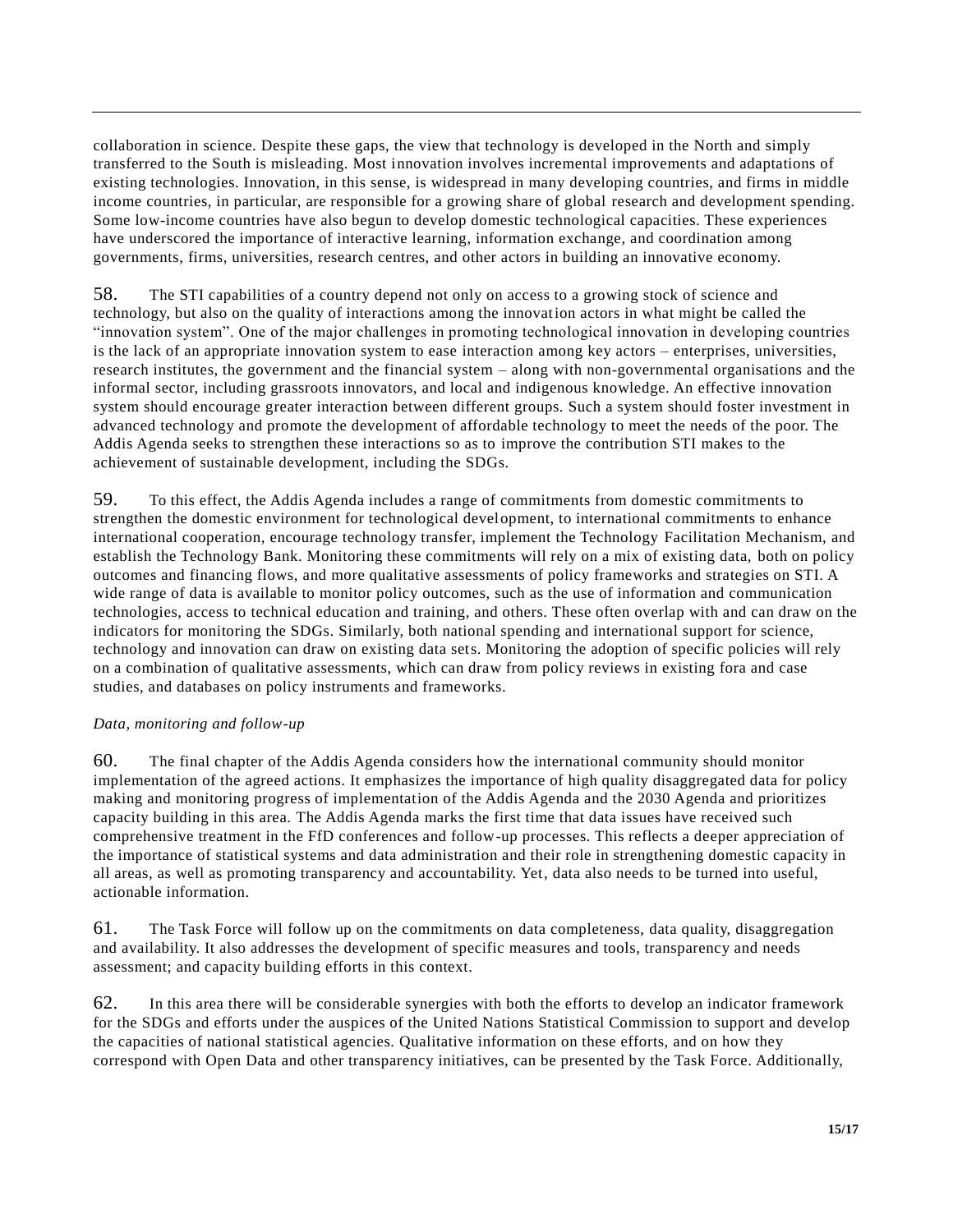qualitative reporting will be made on the development of specific measures called for in the Addis Agenda, including on transparent measurements of progress on sustainable development that go beyond per capita income and on tools to monitor sustainable development impacts for different economic activities.

# **V. Conclusions**

# *Substantive input to the ECOSOC Forum on FfD Follow-up*

63. In fulfilling its mandate to advise this intergovernmental follow-up on progress, implementation gaps and recommendations for corrective action (para. 133), the Task Force has carefully gone through the full range of commitments and action items in the Addis Agenda, to create a framework for monitoring the broad agenda in future years. This first exercise of the Task Force has focused on building a monitoring and assessment framework. The Task Force work was ongoing in the context of a changing global environment, with new challenges that risked impacting implementation of the new agendas. The changing global context, combined with the sheer breadth of the data gathering exercise, raised several questions about future monitoring. In particular, it brought forth three observations on how the Task Force can best support the Forum on FfD Followup.

64. First, the changing global environment underscores the importance of maintaining flex ibility in addressing key issues in the FfD follow-up process. As mandated in the Addis Agenda, the FfD follow-up process should address "new and emerging topics of relevance to the implementation of this agenda as the need arises" (para 131). The multidimensional expertise in the Task Force could help provide the Forum on FfD Follow-up with reliable and balanced assessments of the state of play on newly arising issues that have an impact on implementation of the FfD agenda. Indeed, the Task Force brings together the international community's expertise and responsibilities in support of detailed policymaking in economic, financial and trade questions. A challenge for the Task Force will be how to incorporate flexibility into its work program, given the large number of agencies involved and the timing of the intergovernmental processes. The Task Force could contribute targeted analysis to assist the Forum on addressing new issues in its annual report, if timing allows. Alternatively, analytical inputs could take the form of policy briefs from the Secretariat, working with relevant Task Force members on a case by case basis.

65. The second point relates to the importance of balancing the breadth and depth of the agenda. The Addis Agenda is extremely broad, covering seven chapters and cross-cutting issues and including hundreds of commitments and action items. While the breadth of the agenda calls for full coverage of this wide range of issues, the complexity of the issues addressed also demands in-depth discussions, supported by data and analytical work. To cover the entire agenda in depth every year will most likely exceed a reasonable page limit of the Task Force report. It may also overburden the Forum on FfD Follow-up given its mandate of 'up to five days'. Yet to not cover the full agenda could leave important gaps in implementation.

66. To address this challenge, the Task Force has discussed a three-pronged approach for the Report: first, inclusion of a brief discussion of the global context and its implications for implementation of the agenda and the follow-up process; second, a concise overview of each chapter of the full agenda, including updated data and pertinent issues as well as updates on new initiatives called for in the Addis Agenda (such as the Global Infrastructure Forum and the Technology Facilitation Mechanism), while covering the broader set of commitments and action items in an on-line annex; and third, if Member States so request, a discussion of specific thematic issues, drawing on inputs from across the seven action areas of the Addis Agenda. Such a theme or themes, if supported, could for example draw from the cross-cutting issues delineated in the Addis Agenda, the HLPF or ECOSOC theme, or other issues. The thematic approach would, however, nec essitate further guidance from Member States. Given the time necessary to produce a full in-depth report, especially with the active engagement of over 50 agencies, such guidance would need to be given in a timely manner. Member States may